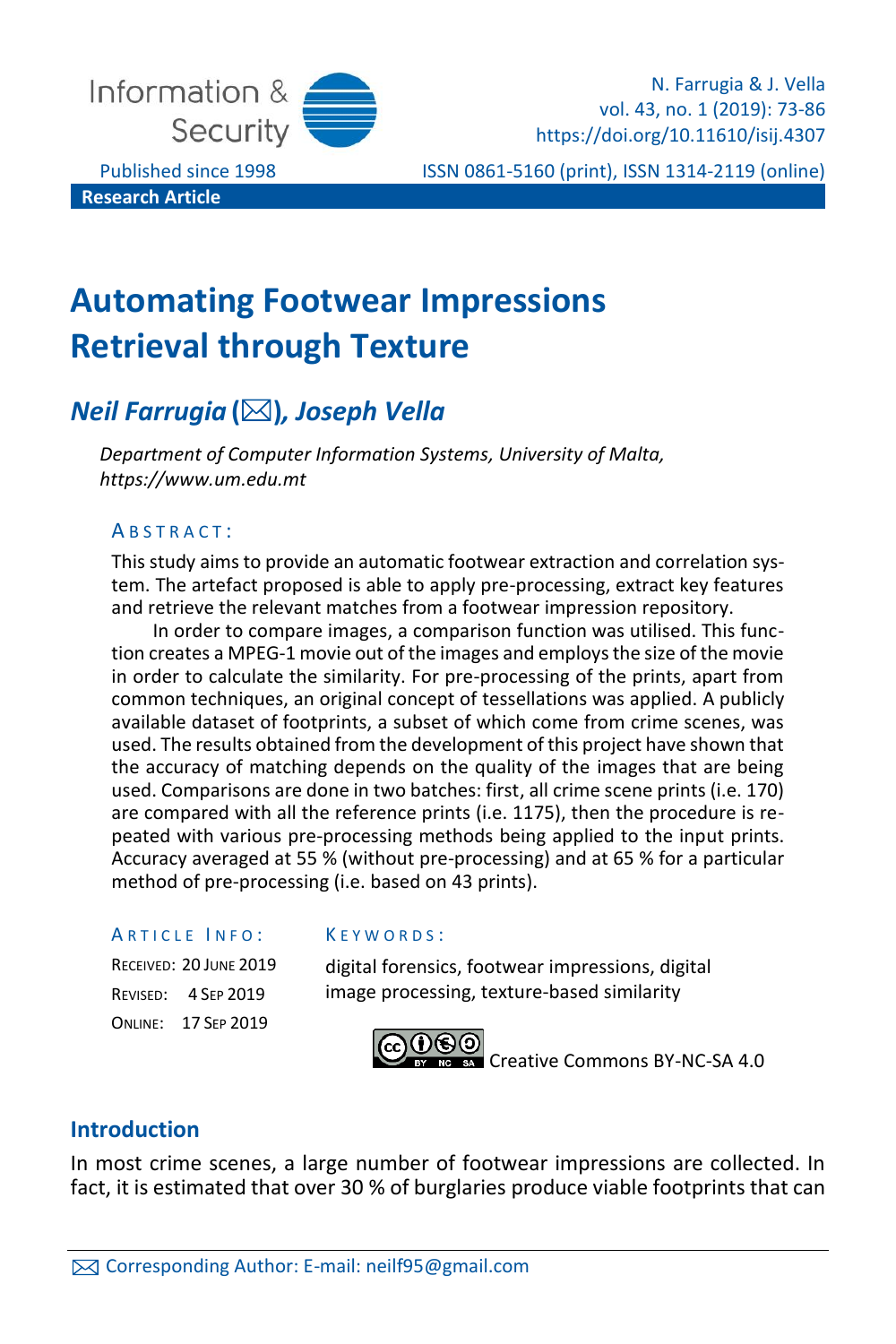be efficiently obtained from a scene of the crime. 1 In the majority of cases, footwear impressions are more commonly found at crime scenes when compared to other biometric data such as fingerprints. <sup>2</sup> This could be because fingerprints are usually prevented from being left behind with the use of gloves, but this covering is not prevalent with footwear.

From the footwear impressions investigators can gain insights regarding the scene of the crime. The variety of prints can determine the number of people at a crime scene, the sharpness of the print can tell if the person was walking, running, sneaking, and even show the path a perpetrator traversed in the scene of the crime. The prints can also link multiple crimes together.

New shoes of the same model will leave behind the same or very similar print. However, as time passes, natural erosion known as "wear" occurs on the shoe, which damages it in a unique way, hence forming a distinctive print. Where and to what extent the wear occurs depends on the owner of the shoe. A famous judicial case where footprints were involved during the investigation was the OJ Simpson Trial of 1995. <sup>3</sup> Here the investigators found many blood-soaked footprints at the scene of the crime and managed to match these to a pair of designer Bruno Magli shoes owned by Simpson.

## **Aims and Objectives**

Since footprints are still mostly checked manually by investigators, there is a need for a system that can sift prints in accurately and efficiently.

The aim of this study is to create a system that can automatically compare footwear impressions and return relevant matches similar to the footwear impression of interest. The system must be automated in order to make the job of the investigator acceptable and consistent. Since prints from real crime scenes are not clear and contain high amounts of noise, the system must be robust too. It needs to cope with different types of images and with images of varying amounts of noise including a shoe's wear.

The similarity measure to compare prints is based on image (whole or part) texture.

Furthermore, in order to complete this task, importance will be given to possible approaches that can be taken in order to develop an efficient method of accurately comparing images. Techniques that help improve image quality and reduce noise are to be looked into. Furthermore, a known and available dataset of shoe prints is adopted for reporting results.

## **Background and Related Work**

#### *Footwear Impressions*

A footwear impression, known variously as a shoeprint, footprint, imprint and footmark, is an outline or indentation left by a foot on a surface. These patterns are particular for every shoe which makes them very useful pieces of evidence for crime scene investigations. The difference in the patterns can depend on many factors such as the material of the shoe, the brand and also the shoe's size.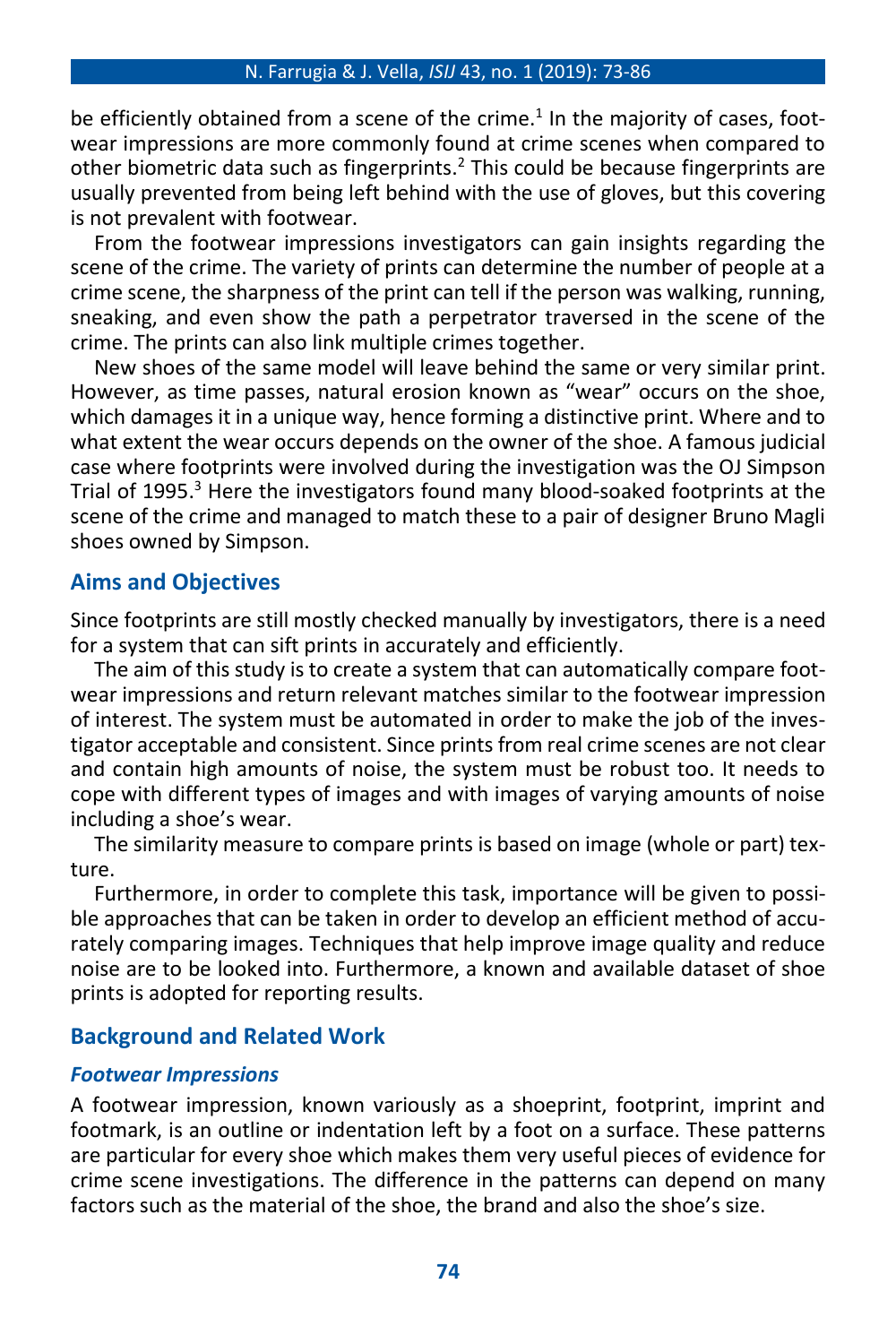Each and every shoe, except newly purchased ones are said to be unique in some way. Even if the shoe is of the same brand and size, when worn by two different people they will have their own unique imprint given a substantial amount of use. This is because as a shoe is worn, it is naturally damaged and eroded as a result of particular use and aging. The area of most wear on the sole of a shoe will be unique for every person due to the wearer's gait, the environment they walk in and the material of the shoe. Due to this uniqueness of outsole patterns, investigators are interested in shoe prints as collaborating evidence. A study by W. Adair et al. proves that the characteristics of each footwear impression (even that of the same shoe brand and model) are distinctive to that specific print at that specific point in time.<sup>4</sup> As time passes the insole is further degraded and thus changing its print.

Shoe prints can be frequently identified at the scene of a crime. High quality impressions which are recovered during a forensic investigation (see Fig. 1) and accurately matched to another print, can be as crucial to a case as other strong biometric data such as fingerprints. 5

## *Existing Systems*

In academia there are prototypes of automated shoe print analysis, however most of these cannot be applied to real life cases. Presently the systems that do exist are not automated, they are semi-automatic, meaning they still rely on human interaction to classify the shoeprint. Also, many rely on unavailable datasets (e.g. shoe prints per supplier per model). Initial advances of semi-automatic methods that had been made <sup>5,6</sup> involve manual interaction of the user to create a description of the print using a "codebook" of basic shapes such as circles, lines, wavy patterns. The user must perform the same procedure for the query image.

Several problems arise with these systems adoption. The main drawback of this is that the process is tedious and very time-consuming. The query image is constructed by the user which can lead to inconsistency between users' query images (as different examiners might not construct the image in the same way i.e. using the same shapes). These problems push the need for automatic footprint analysis systems to be further researched and developed.

Many different studies have been conducted regarding automatic shoeprint recognition systems.<sup>7, 8, 9, 10</sup> Determining which implementation is a better one is



**Figure 1: Footwear Impression obtained from a Crime Scene.** 8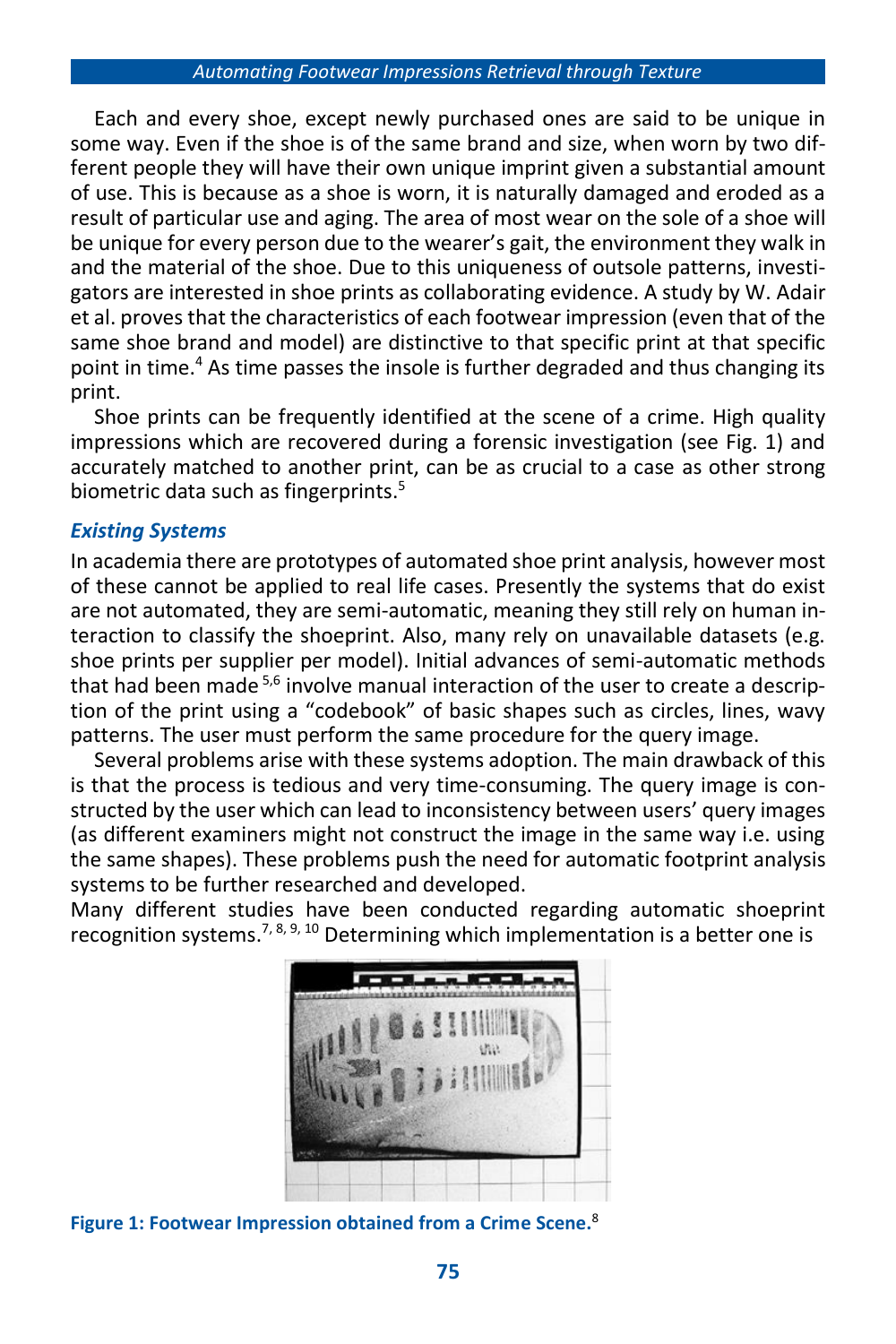very challenging because all the tests were conducted on different data sets, using different types of images, and adopting different testing environments.

Luostarinen and Lehmussola compare and contrast seven different automated footprint impression recognition prototypes in order to determining which is the most reliable.<sup>7</sup> The evaluated approaches are with a set-up closely following the respective literature source: Power Spectral Density (PSD), Hu's Moment Invariants, Gabor Transform, Fourier-Mellin Transform, Mahalonobis Distance Map, Local Interest Points with RANSAC, and Spectral Correspondence of Local Interest Points. All these methods have been tested under the same environment in order to get a fair estimate of how they perform when compared together. The authors also collected 499 pairs of foot prints and used these to generate and partition them into three datasets marked as 'good', 'bad' and 'ugly' over which the seven methods were applied. Each data set differed in quality from excellent quality in the good set, to noisy damaged images (actual crime scene prints) in the ugly set. The results showed significant differences in the system's accuracy when applied on the good and bad datasets however they all performed poorly when making use of actual prints taken from a crime scene. Results for the bad dataset range from 10 % to 85 % probability of good match when comparing to 5 % of the dataset.

Another system is by Kortylewski et al.,<sup>8</sup> who propose an unsupervised system to extract periodic patterns from the footprints and then attempt to match the prints based on these patterns. The authors make use of pre-processing techniques such as local and rotation normalization. The system is said to convert the periodic patterns which are extracted using a Fourier Transform and compare these transformations in order to check if two footwear impressions are similar. Results here range from 10 % to 55 % probability of good match when comparing to 5 % of the dataset for crime scene impressions.

Riba et al.<sup>17</sup> compiles a survey on a good number of systems (and a subset of which are also mentioned by Luostarinen and Lehmussola  $^7$ ). The authors consider forty works from the literature and divides these in modes of recognition based on the whole impression (i.e. holistic) or based on some feature (i.e. local). This surveys reports, citing the respective primary source, an accuracy ranging from 27 % to 100 % for 1 % request retrieval. The authors indicate that primary sources vary in methodology, datasets, and reporting of accuracy.

The area of automatic recognition of crime-scene shoeprints is still a developing area, which requires more attention and more thorough research. Some attention must be devoted to datasets and indicative requirements of functionalities expected.

### *Dataset*

The dataset selected to support this study is maintained by Kortylewski et al.<sup>8</sup> The dataset is called the Crime Scene Footwear Impression Database (CSFID-170) and is a dataset the authors used in creating an Automated Footwear Impression Re-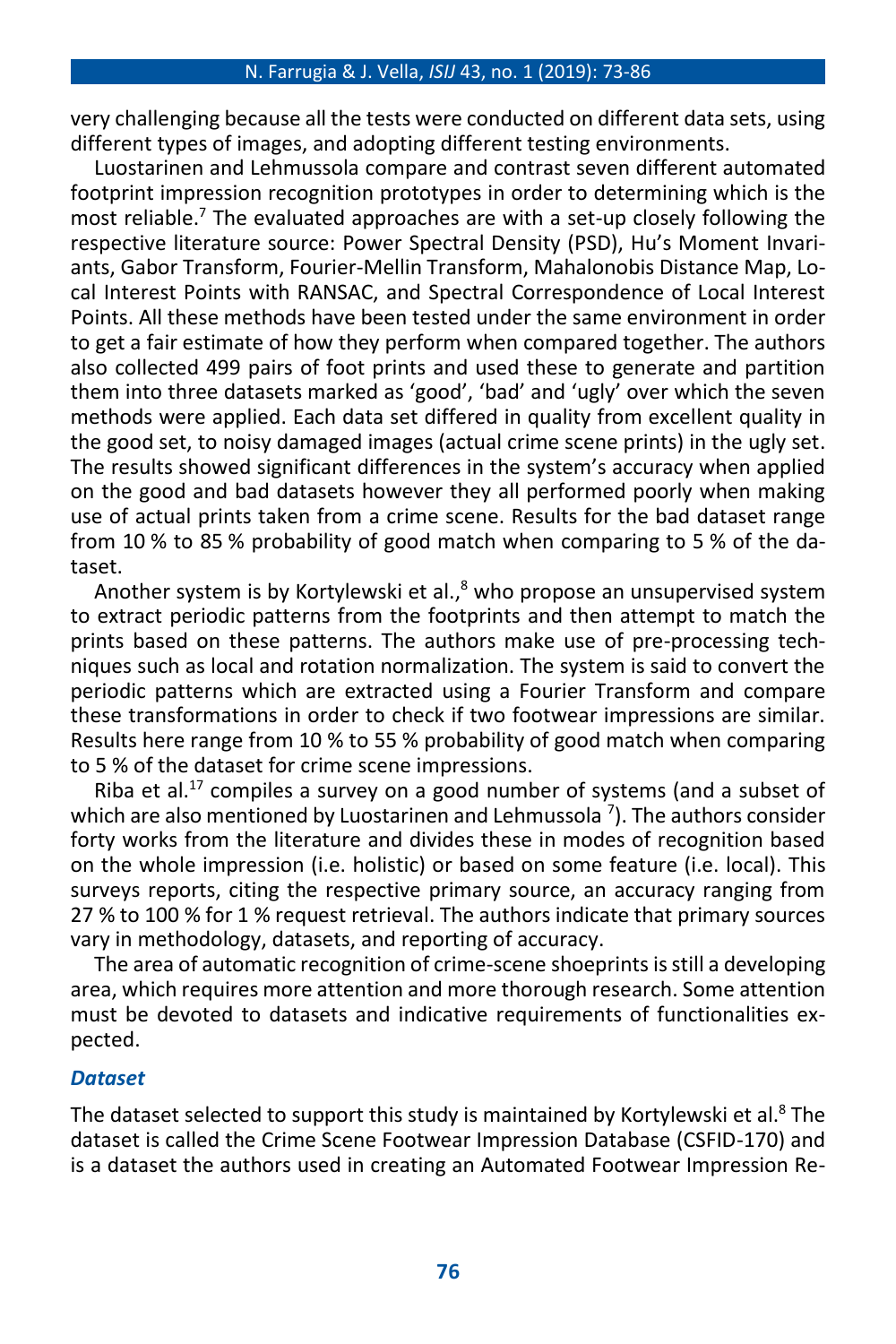trieval System (AFIRS), making it an appropriate selection for this study. The dataset, which is available to the public was created by the German State Police which confirms the validity of the prints being from real crime scenes.

The dataset consists of three different classes of footwear impressions in greyscale. These classes being Real Crime Scene Prints labelled as 'tracks\_original.' Processed Crime Scene Prints labelled as 'tracks\_cropped,' and the Reference Prints labelled as 'references.' The Crime Scene Prints dataset consists of 170 prints. These prints were extracted by forensic experts using gelatine filters or by photographing the impression. The Processed Crime Scene Prints are the same exact prints of the crime scene but with adjustments made to them. The prints have all been rotated into an upright position, and cropped to relatively the same size and are in JPEG file format. The Reference Prints set consists of 1175 prints and are in PNG file format. These prints have been collected from known shoe manufacturers including Nike, Reebok and Adidas.

## **Design**

A Content Based Image Retrieval (CBIR) system required for the purpose of this study focuses on the area of footwear impressions. This area of focus was chosen as it is still a relatively new area of research in the field of digital forensics. The design and development of the system is influenced by several works. All the systems reviewed  $5, 6, 7, 8$  produced promising results. However, these results are specific to the particular dataset, and also the particular evaluation techniques that was used.

The proposed system for this study aims to provide an AFIRS that is automatic and robust with the goal of making the work of the forensic analyst faster, less laborious, less subjective, and more efficient.

## *System Architecture*

The AFIRS is designed to be data driven, meaning it relies heavily on the dataset's content. The main goal of the system being designed is to have it correctly match the Crime Scene Prints to their equivalent Reference Print. The workflow is in Figure 2.

## **Implementation**

Two main tools were required in order to complete this study. PostgreSQL was made use of to manage the Footprints crime scene database. PostgreSQL was primarily chosen because of its ability of loading images and its effective use of stored procedures for managing batch jobs on the server rather than on the client accessing the database.

MATLAB R2017b was made use of to implement the majority of the system and it was primarily chosen due its Image Processing Toolbox; this is an extensive module. It was also selected because of its ease of use and its active community.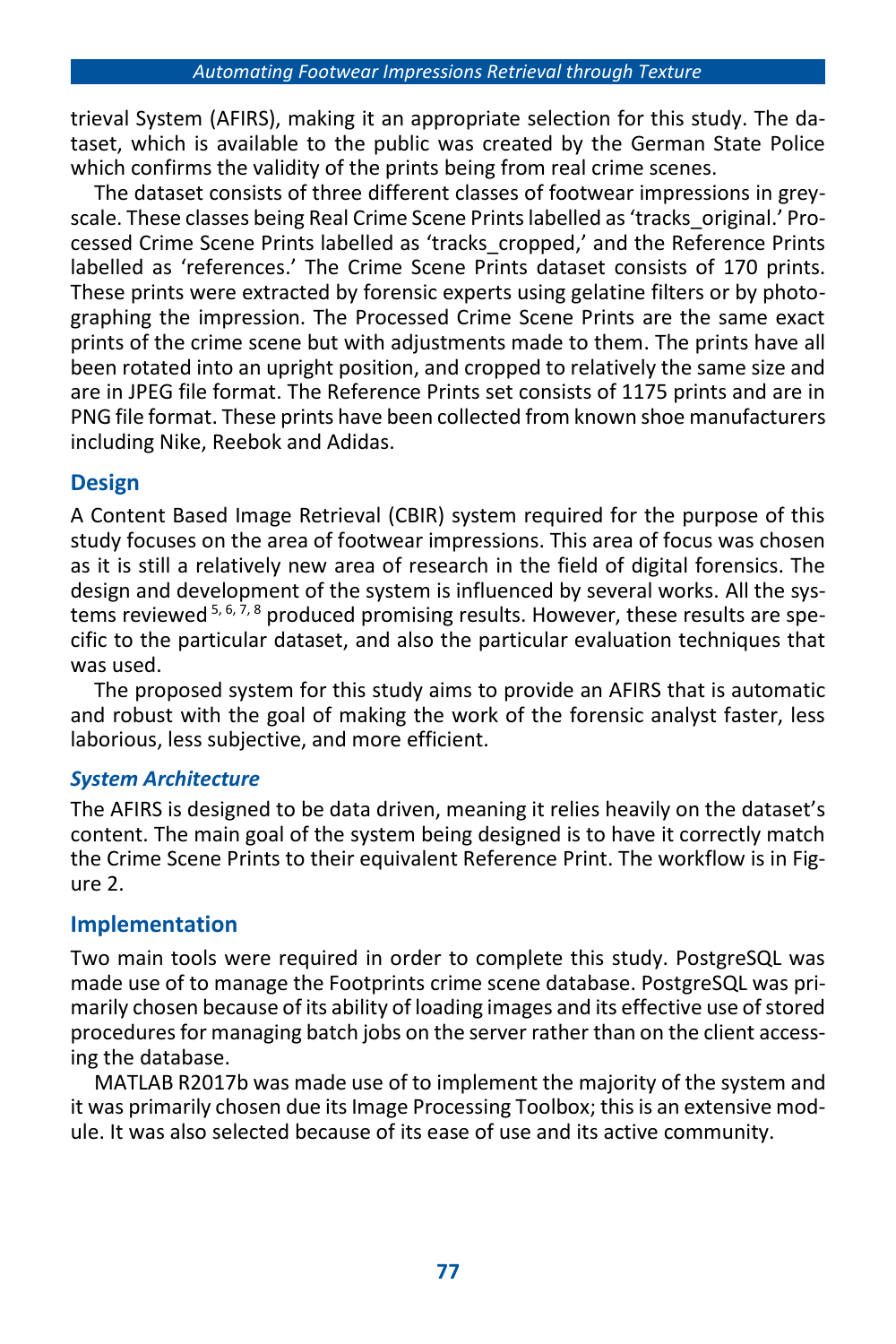

**Figure 2: Footwear Retrieval System for Image Matching Workflow.**

#### *Implementation of Pre-Processing and Feature Extraction*

Pre-Processing and Feature Extraction are two extremely important processes that must be utilised in any system that involves digital image processing especially where querving by images is incorporated, as is this case of CBIR.

Both these processes where grouped into one stage for convenience and more efficient coding practices. The function therefore takes in two images, applies techniques of pre-processing and feature extraction with the aim of improving the image quality. It consists of three main phases:

The first phase involves the application of the pre-processing techniques. The first technique that is applied to the images is Local Normalisation. Local Normalisation was applied because Patil et al.<sup>11</sup> showed that it is a vital step in the processing of footwear impressions as it helps in greatly improving the quality of the footprint processing. The other pre-processing technique that is used in this phase is filtering. Applying filters is beneficial in removing noise from the images which results in improved accuracy of the classification system. The filter chosen for the purpose of the footwear impressions was the Wiener Filter. <sup>12</sup> Since the Weiner Filter is well known to have promising results on grayscale images, it was therefore chosen as an ideal filter for this situation.

Following these two pre-processing techniques, feature extraction is then performed from the processed images. The form of Feature Extraction chosen to be implemented is edge detection. Edge detectors extracts patterns from footwear impressions as they enhance the lines of the print making detection less complicated and more accurate. The detector that was implemented was the Roberts Cross Edge Detector.<sup>13</sup> Like the Wiener filter, the Roberts Edge Detector was utilized because of its excellent results with grayscale images.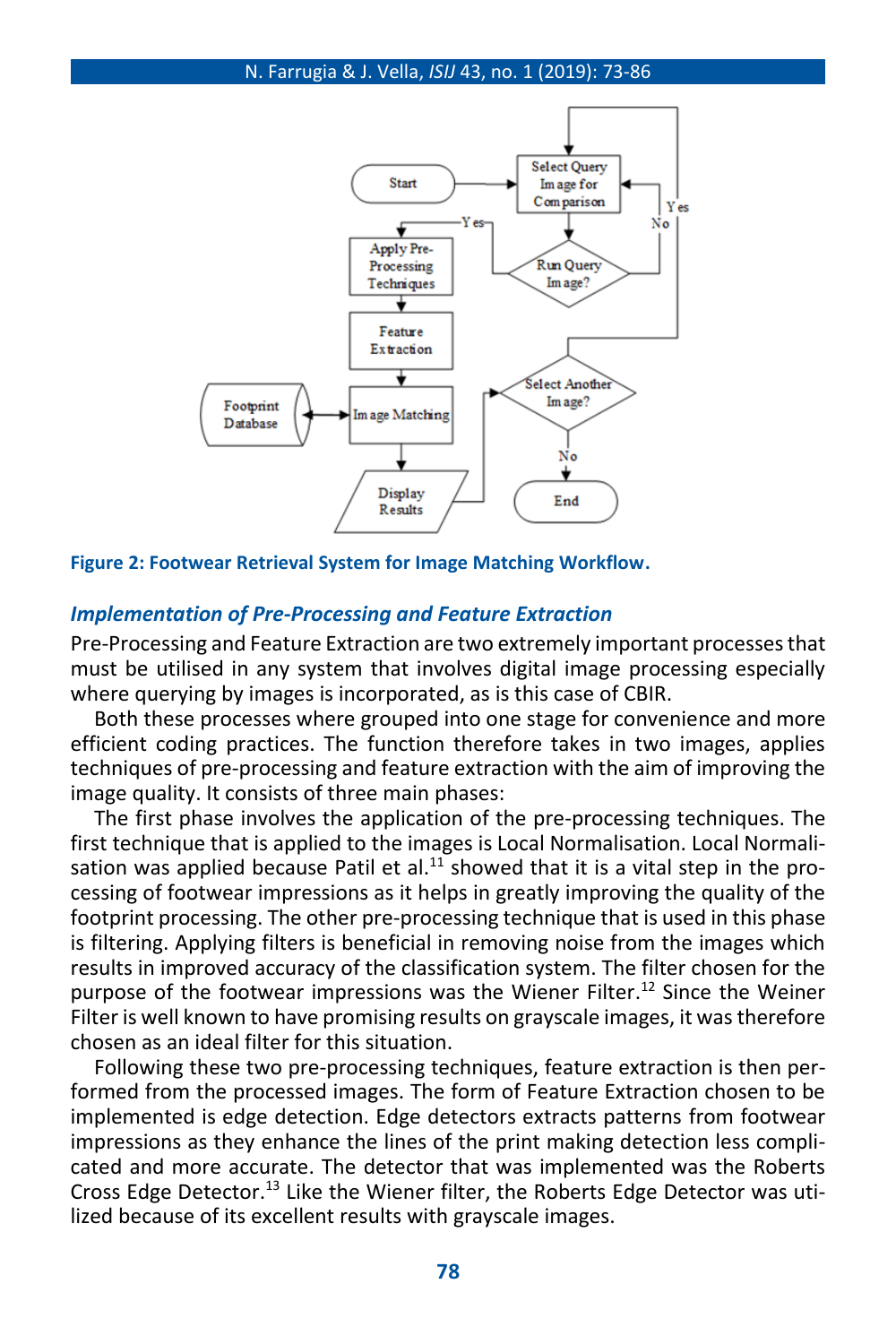The final phase of this module involves the image matching. Here the distance function is called to calculate the similarity between the two input images. Before applying the distance function, the two images being compared are divided into three equal sections. This is called tessellation and was a concept created for the purpose of this study. The separation of each image into three parts allows for the distance function to analyse the image in more detail since it will be focusing on a smaller area of the image rather than the whole. The distance function is run on each segment individually.

## *Implementation of Image Matching*

The distance function that was chosen for this study is one that is provided by Campana and Keogh.<sup>14</sup> The function, named the CK1 Distance Function, was selected because of three reasons. Firstly, the main motivation for making use of this function was because of the wide variety of datasets that the function was applied to. These varied from sets of insects such as moths<sup>15</sup> to furniture using a dataset of wood. <sup>16</sup> The second motivation is that it had not been used with footwear impressions offering an opportunity to analyse and test the robustness of this function for this study. The third reason is that the function is parameter-free. The benefit of having no parameters is that it makes the function open to more general use rather than specific to one scenario and would not rely on parameters that need to be indicated and if not properly set can easily cause accuracy issues.

This CK1 Distance function is used to calculate the similarity of two footwear impressions. It takes two images as input, i.e. the images that will be compared, and returns a value for their distance. Another feature of this function is that it is a symmetric function meaning that the order in which the images are passed to it does not affect the distance computed. The CK1 Distance Function works by creating a movie out of the two images passed in, which is rendered using an MPEG-1 encoder. Once the movie is created, a calculation is performed based on the size of the movie. The concept behind using the size is that, if two images are similar then the movie created by these two frames would be small in size. This is because in the generation of movies, frames are compressed as much as possible between one and another, which means that the more similar the frames are to each other, the smaller the size of the movie is. Therefore, it is indicated that the smaller the distance returned by the function the more similar are the images. The literature asserts that the function is robust and it can detect subtle differences too.<sup>14</sup>

## *Result Analysis*

In order to make the analysis of the results more efficient a method was created to automatically analyse the results and calculate the accuracy.

The approach taken to calculate the accuracy of the image matching on the footwear impression, is to use a table of results provided in the dataset as a benchmark to compare our results to. This results table contains the Crime Scene Prints and their matching Reference Print. It is important to note that the results are assumed to be correct by Kortylewski et al.,<sup>8</sup> which might not be the case for each combination of prints.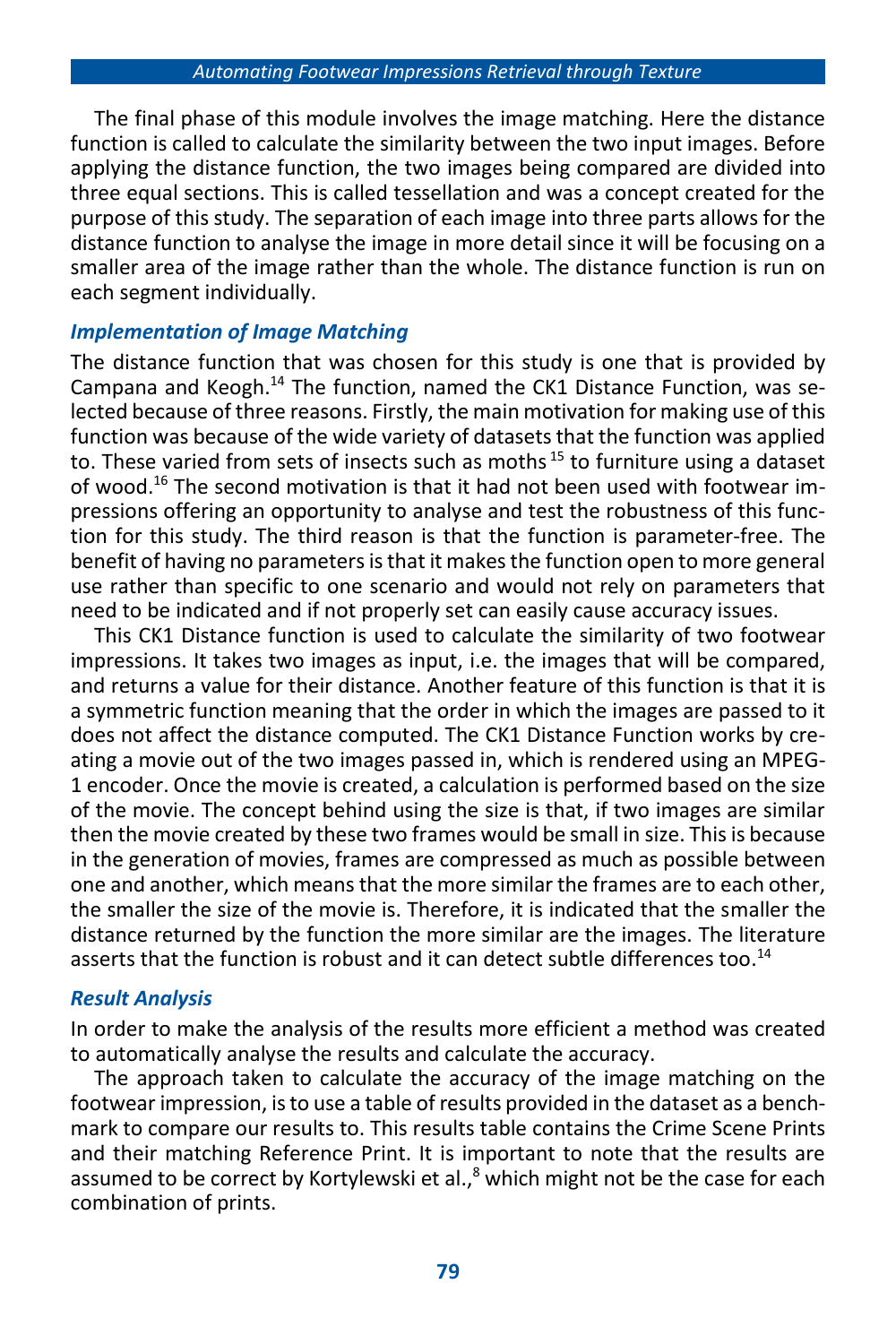Every individual Crime Scene Print is compared to all the Reference Print instances. The results of each prints are written to a CSV file, one file for each Crime Scene Print. The results are in ascending order by distance, from lowest distance being the most similar, to the highest distance being the least similar.

Thus, to calculate the accuracy by using the results table and the files of results, a formula was used. The assumption that is being made is that, if the actual matching Reference Print is in the first position of the list, then the accuracy for that Crime Scene Print is said to be 100 %. The formula created is:

 $accuracy = \left(\frac{1175 - (index - 1)}{1175}\right) 100$ 

Where 1175 is the total number of Reference Prints and index is the position of the actual correct match. To test the validity of the example mentioned before, if the position of the actual correct match is in the first position this means index  $=$ 1 then the accuracy should be 100 %.

Proof:  $accuracy = ((1175 - (index - 1))/1175)100$  $= ((1175 - (1 - 1))/1175)100$  $= (1) 100 = 100$ 

## **Results and Evaluation**

The following section explain methods and their merits with regards to the performance of the developed system. Several tests have been run, which have placed the system under different working conditions in order to analyse how these affect its behaviour. The results of these tests are evaluated and discussed. Initial tests were required to tune and apply solutions in order to produce the final version of the shoeprint recognition system.

## *Evaluation of Distance Function*

Prior to testing for image matching, preliminary tests were conducted on the distance function alone in order to see where its limitations lie and to investigate the different conditions that affect it. Several conditions where applied to the distance function adopted. These being: using identical images, using almost identical images (i.e. with slight alterations) and images with major alterations; using it after applying noise and rotation; applying images of different sizes and using tessellations. Results are found in Table 1.

## *Evaluation of the system without Pre-Processing*

During this test, every single Crime Scene Print (i.e. one of the 170) was compared to all the Reference Print (i.e. 1175) without the application of pre-processing and feature extraction. The accuracy was then calculated for each individual Crime Scene Print.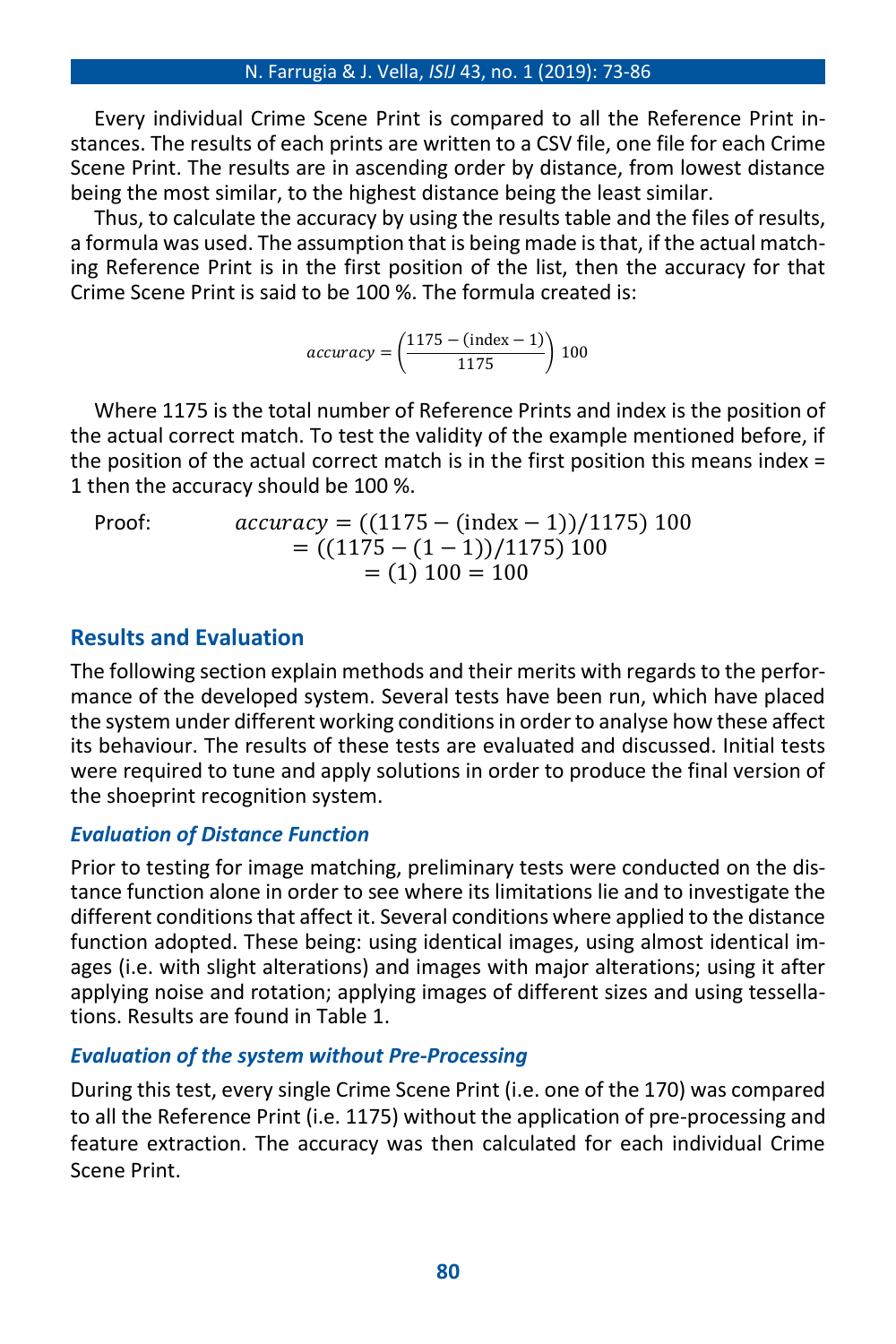#### **Table 1. Showing the Different conditions and characteristics of the CK1 Distance Function.**

| Condition                                                        | Results                                                                   |  |  |
|------------------------------------------------------------------|---------------------------------------------------------------------------|--|--|
| Identical                                                        | Distance function returns 0 when identical images are used. This in-      |  |  |
| Images                                                           | dicates that the distance is directly proportional to the dissimilarity   |  |  |
|                                                                  | of two images.                                                            |  |  |
| Identical Im-                                                    | Slight alterations to the image do not greatly affect the distance        |  |  |
| ages: Slight                                                     | function output as it still returns a small distance.                     |  |  |
| Alterations                                                      |                                                                           |  |  |
| Identical                                                        | Major alterations affect the distance function more than the previ-       |  |  |
| Images: Major                                                    | ous test. It is expected that as more alterations are made the less       |  |  |
| Alterations                                                      | similar it is becoming to the original one.                               |  |  |
| <b>Noise</b>                                                     | Noise greatly affects the Distance function. Four different types of      |  |  |
| noise where applied to the images: which were Gaussian, Poisson, |                                                                           |  |  |
|                                                                  | Salt & Pepper and Speckle. Poisson was the least disruptive on the        |  |  |
|                                                                  | function as it barely affected the distance whereas Speckle was the       |  |  |
|                                                                  | most disruptive with a substantial increase.                              |  |  |
| Rotation                                                         | When rotating the same image four times (i.e. at the angles (in de-       |  |  |
|                                                                  | grees) of 30, 90, 180 and 270) the results showed that the distance       |  |  |
|                                                                  | function is highly sensitive to rotation, especially at differing angles. |  |  |
| Size                                                             | Size does not greatly affect the distance function. However, the re-      |  |  |
|                                                                  | sults showed that the larger the image is, the more accurate the          |  |  |
|                                                                  | match is. Thus, it can be indicated that the size of the image is di-     |  |  |
|                                                                  | rectly proportional to the similarity of the images.                      |  |  |
| Tessellation                                                     | The application of tessellations onto the images resulted in a slightly   |  |  |
|                                                                  | higher distance than without tessellation. This does not mean that        |  |  |
|                                                                  | tessellation is not suitable, in fact it is better, because the segments  |  |  |
|                                                                  | are focused on individually and thus a more accurate result is re-        |  |  |
|                                                                  | turned.                                                                   |  |  |

As it can be seen in Figure 3, the results of this test where quite promising since no pre-processing was being applied. Several prints achieved high accuracy, with the best being 99.9 %. There were also low accuracies that were achieved, however, the overall accuracy achieved is recorded at 55.2 %. This test indicates that the accuracy is highly dependent on the quality of the image that is being used.

### *Evaluation of the system with Pre-Processing*

This test builds upon the previous one. The same test is conducted but pre-processing is applied. The Crime Scene Prints used for this test are the Re-Processed Crime Scene Prints. The results of pre-processing where more spread out than those without pre-processing as it can be seen in Figure 4. The best match that was recorded using pre-processing was at 98.2 % and the overall accuracy being at 51.4 %.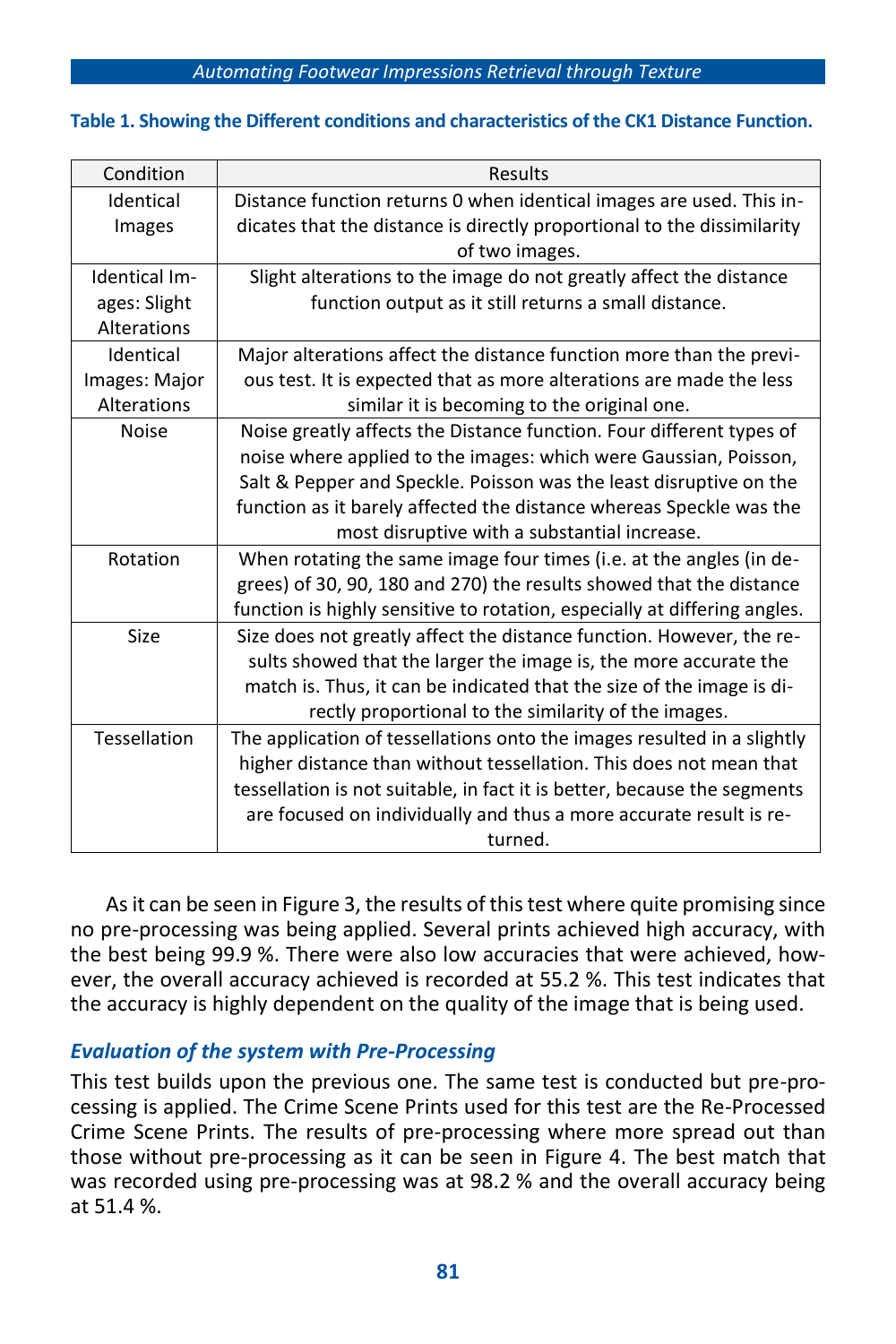

Number of Prints vs. Accuracy



Number of Prints vs. Accuracy



#### **Figure 4: Graph of the Results of the system with Pre-Processing.**

#### *Comparison of Results*

In order to compare the results of two tests, the accuracies of the prints were inspected individually.

Table 2 shows the top 3 least accurate and most accurate prints obtained during the test without pre-processing. The original distance is shown as well as the distance of the same prints, after pre-processing. Two observations can be made from this table. When pre-processing is applied to prints that achieved high accuracy without it, the distance is increased and when it is applied to prints which have achieved a high accuracy the distance is decreased. Thus, it can be said that pre-processing should be applied to prints that achieved a lower accuracy during the test without pre-processing.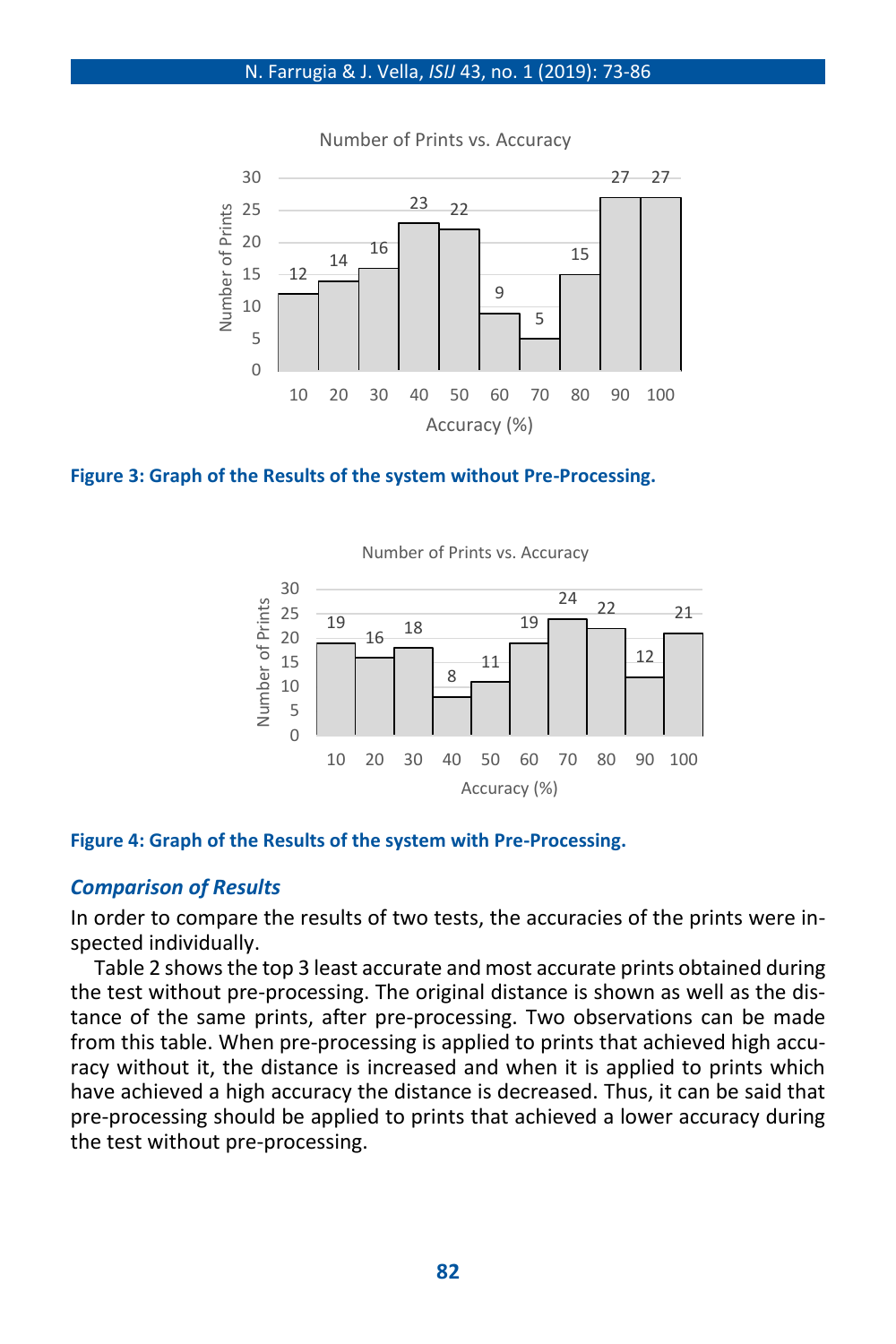| Print ID | No Pre-    | Pre-Processing |
|----------|------------|----------------|
|          | Processing | (Distance)     |
|          | (Distance) |                |
| 118      | 1.70       | 89.36          |
| 12       | 3.40       | 36.34          |
| 23       | 4.253      | 19.23          |
| 122      | 99.31      | 89.83          |
| 148      | 99.65      | 55.49          |
| 19       | 99.91      | 77.27          |

#### **Table 2. Comparing Evaluations of No Pre-Processing to Pre -Processing.**

## *Evaluation of new Pre-Processing method*

A new pre-processing method was created with the goal of improving the overall accuracy of the system. This method makes use of different pre-processing and feature extraction techniques, which are the median filter for pre-processing and the canny edge detector for feature extraction.

Unlike the initial tests, this was run on a subset of the original dataset. A sample of 25 % was used, which is 43 prints. The highest achieved accuracy using this method was of 98.9 %. The overall achieved accuracy using this new method resulted at 64.6 % which is an increase of 13.2 % when compared to the other preprocessing method and an increase of 9.4 % when compared to using no pre-processing.



## **Figure 5: Results of the system with second pre-processing method but applied to a smaller set of prints (i.e. 43).**

## *Summary of Results*

From the various tests that have been conducted it can be concluded that the CK1 Distance function is sensitive to noise, size, rotation and alterations present within the image.

The system has performed well with an accuracy of 55 % (170 prints) when apply no pre-processing to the prints. Through testing it has been found that pre-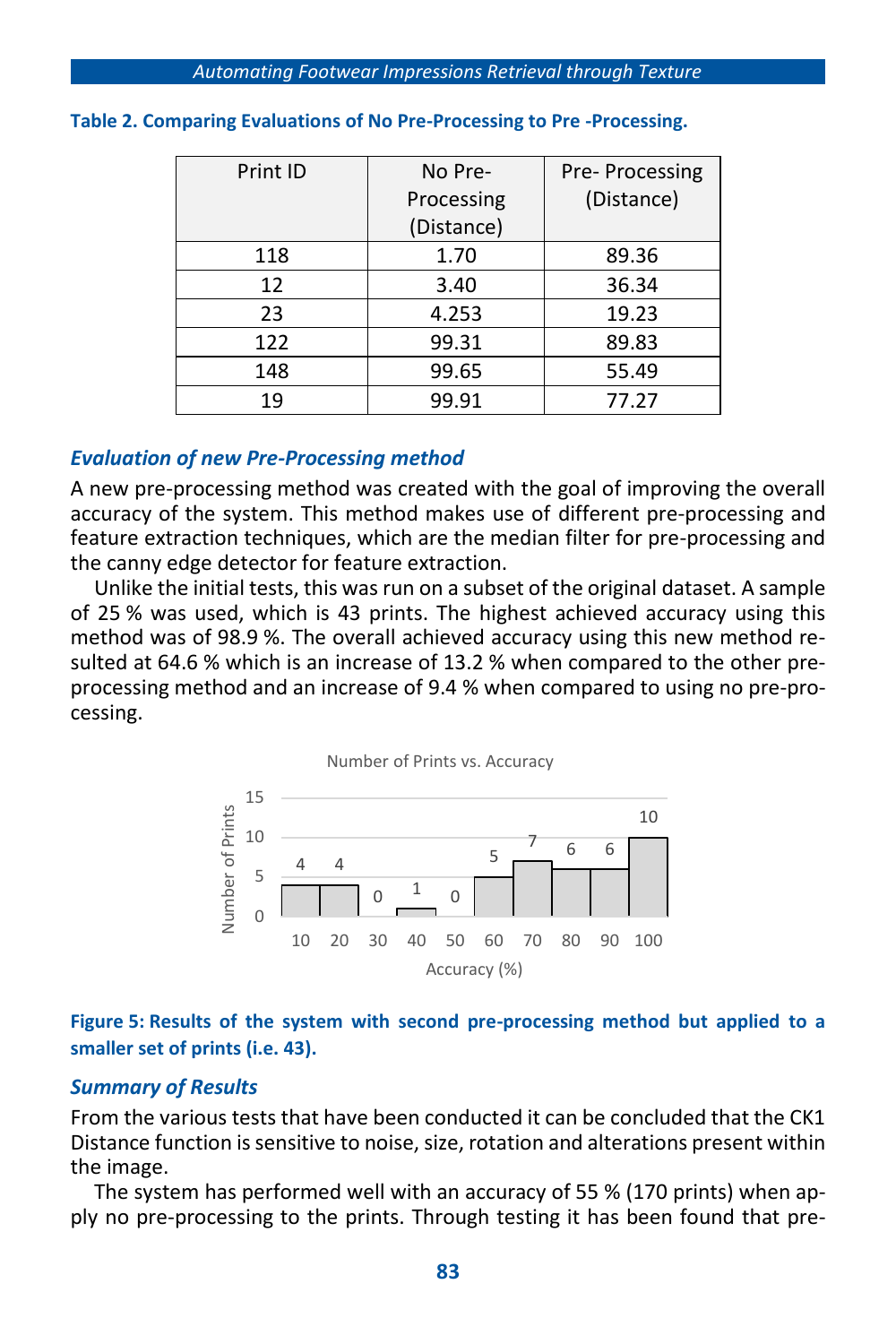processing is useful in certain scenarios but not for all. If the prints have achieved a good accuracy score, then there is no need for pre-processing as it might interfere with the print identification. However, when the prints did not achieve acceptable accuracy, pre-processing techniques can improve the accuracy of the print identification; i.e. the investigator can run the same print with either preprocessing enabled. From the two different pre-processing techniques implemented, the second proved to be more accurate overall with an accuracy of 64.6 % (43 prints).

## **Conclusions and future work**

## *Future work*

As repeatedly indicated in the literature, e.g. by Rida et al., <sup>17</sup> the current problem impeding the fruition of research in footprint and shoe-print identification, is the lack of publicly available data and well-defined evaluation techniques. Most experiments carried out are evaluated on synthetically generated data, adding artificial distortion to them, such as noise and blur, to try and imitate a real crime scene print. Unfortunately, this is not realistic and hints at untenable effectiveness. In other cases where real data is used then this data is not available to the public.

With that being said, the fact that to some extent, an AFIRS has been developed is step in the right direction. Further improvements and functionalities would be developed.

The following list is of future additions that can be added to this study:

- Making the system more robust in order to apply it to other areas of Digital Forensics such as motor vehicle wheel tracks;
- Making use of other distance functions;
- Running the system on the recently available footprint dataset FID-300<sup>8</sup>;
- Improve the computational time performance during pre-processing and matching.

## **Conclusions**

The main scope of this study was to develop a CBIRS in the area of Digital Forensics. The selected area was of Footwear Impressions (e.g. shoeprints) as it is one of the lesser researched when compared to other forensic data that can be found at a crime scene. Thus, the system that has been designed and implemented is an AF-IRS. Furthermore, a publicly accessible and realistic dataset was adopted.

The resulting artefact that has been developed manages to match real scene of the crime footprints at the best accuracy of 55 % (no pre-processing) and 65 % (with a particular pre-processing method). With the accuracy of the match is dependent on the quality of the image and the amount of noise present.

The Campana Keogh Distance Function (CK1),<sup>14</sup> based on footprint image texture, was appropriate for the purpose of this study. It has proved to be have a tenable basis and is reflected in the results that were achieved.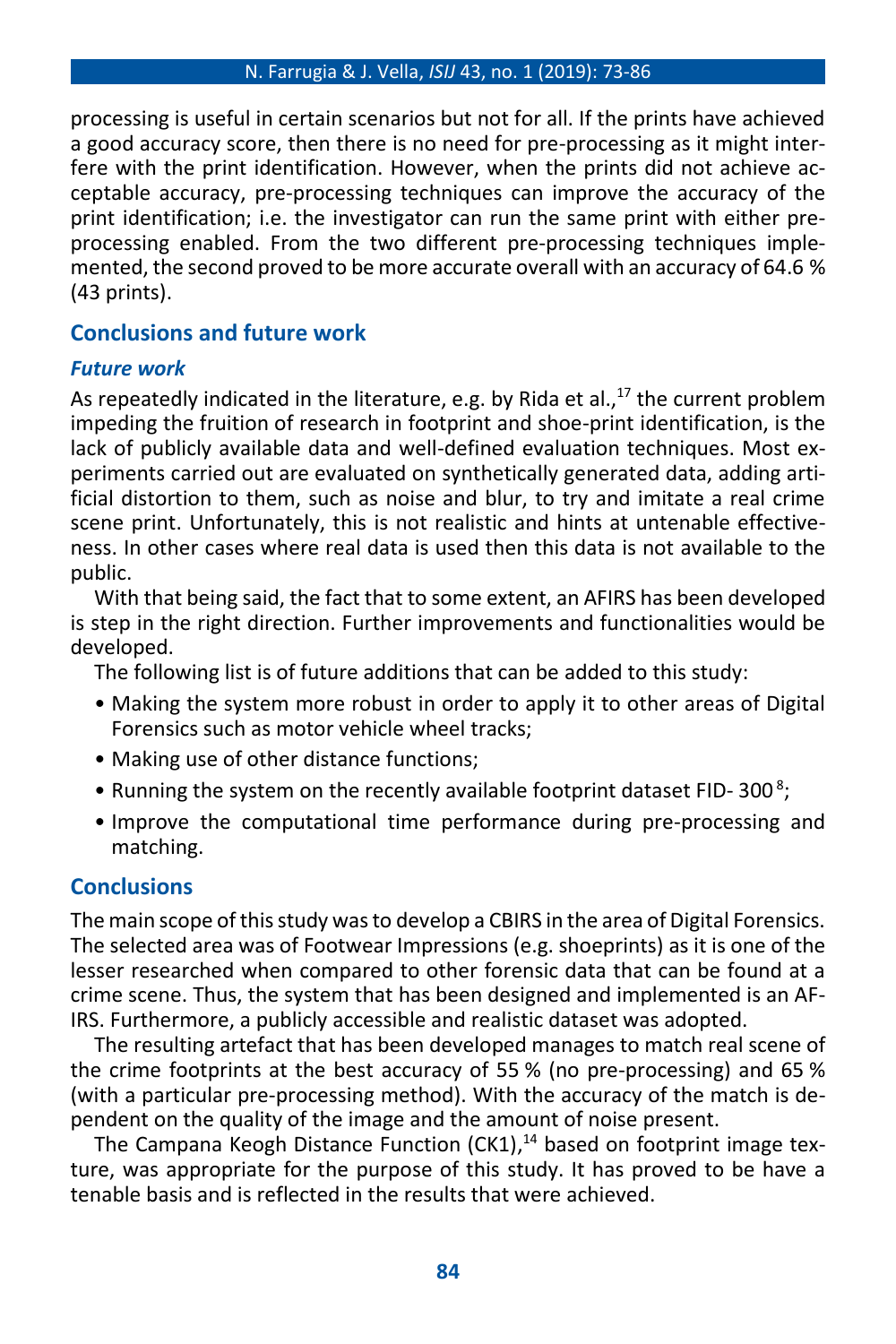MATLAB proved to be a very effective tool. It provides a robust development environment and the Image Processing Toolbox was also extensively used. The third-party libraries which are made available also helped in making the implementation more efficient. PostgresSQL was an effective data handling tool. Querying and retrieving results was concise.

## **References**

- <sup>1</sup> Girod Alexandre, "Computerized Classification of the Shoeprints of Burglar's Soles," *Forensic Science International* 82, no. 1 (1996): 59-65.
- <sup>2</sup> E. Murray, "Footprints Can Play an Important Role in Solving Crimes," *Footprint Lab*, December 1, 2011, Available at http://science.marshall.edu/murraye/Footprint%20 Lab.html.
- 3 Sargur N. Srihari, "Analysis of Footwear Impression Evidence," US DoJ Report, 2011.
- <sup>4</sup> T. W. Adair, J. Lemay, A. Mcdonald, R. Shaw, and R. Tewes, "The Mount Bierstadt Study: An Experiment in Unique Damage Formation in Footwear," *Journal of Forensic Identification* 57, no. 2 (March/April 2007): 199-205.
- <sup>5</sup> Wayne Ashley, "What Shoe Was That? The use of Computerised Image Database to Assist in Identification," *Forensic Science International* 82, no. 1 (1996): 7-20.
- <sup>6</sup> N. Sawyer and C. Monckton, "'Shoe-fit' A Computerised Shoe Print Database," European Convention on Security and Detection, Brighton, UK (1995): 86-89, https://doi.org/10.1049/cp:19950475.
- $7$  Tapio Luostarinen and Antti Lehmussola, "Measuring the Accuracy of Automatic Shoeprint Recognition Methods," *Journal of Forensic Sciences* 59, no. 6 (May 2014): 1627-1634.
- 8 Adam Kortylewski, Thomas Albrecht, and Thomas Vetter, "Unsupervised Footwear Impression Analysis and Retrieval from Crime Scene Data," in C. Jawahar and S. Shan, eds., Computer Vision - ACCV 2014 Workshops. ACCV 2014. *Lecture Notes in Computer Science*, vol. 9008 (Cham: Springer, 2015), 644-658.
- <sup>9</sup> Yi Tang, Sargur N. Srihari, Harish Kasiviswanathan, and Jason J. Corso, "Footwear Print Retrieval System for Real Crime Scene Marks," in F. Sako, K.Y. Franke, and S. Saitoh, eds., Computational Forensics, IWCF 2010. *Lecture Notes in Computer Science*, vol. 6540 (Berlin, Heidelberg: Springer, 2011), 88–100.
- <sup>10</sup> Omar Nibouche, Ahmed Bouridane, M. Gueham, and Moussadek Laadjel, "Rotation Invariant Matching of Partial Shoeprints," *13th International Machine Vision and Image Processing Conference*, 2009, pp. 94–98.
- <sup>11</sup> Pradeep M Patil and Jayant V Kulkarni, "Rotation and Intensity Invariant Shoeprint Matching Using Gabor Transform with Application to Forensic Science," *Pattern Recognition* 42, no. 7 (2009): 1308–1317.
- <sup>12</sup> Mukesh Motwani, Mukesh C Gadiya, Rakhi Motwani, and Frederick Harris, "Survey of Image Denoising Techniques," *Proceedings of GSPX* (2004), 27-30.